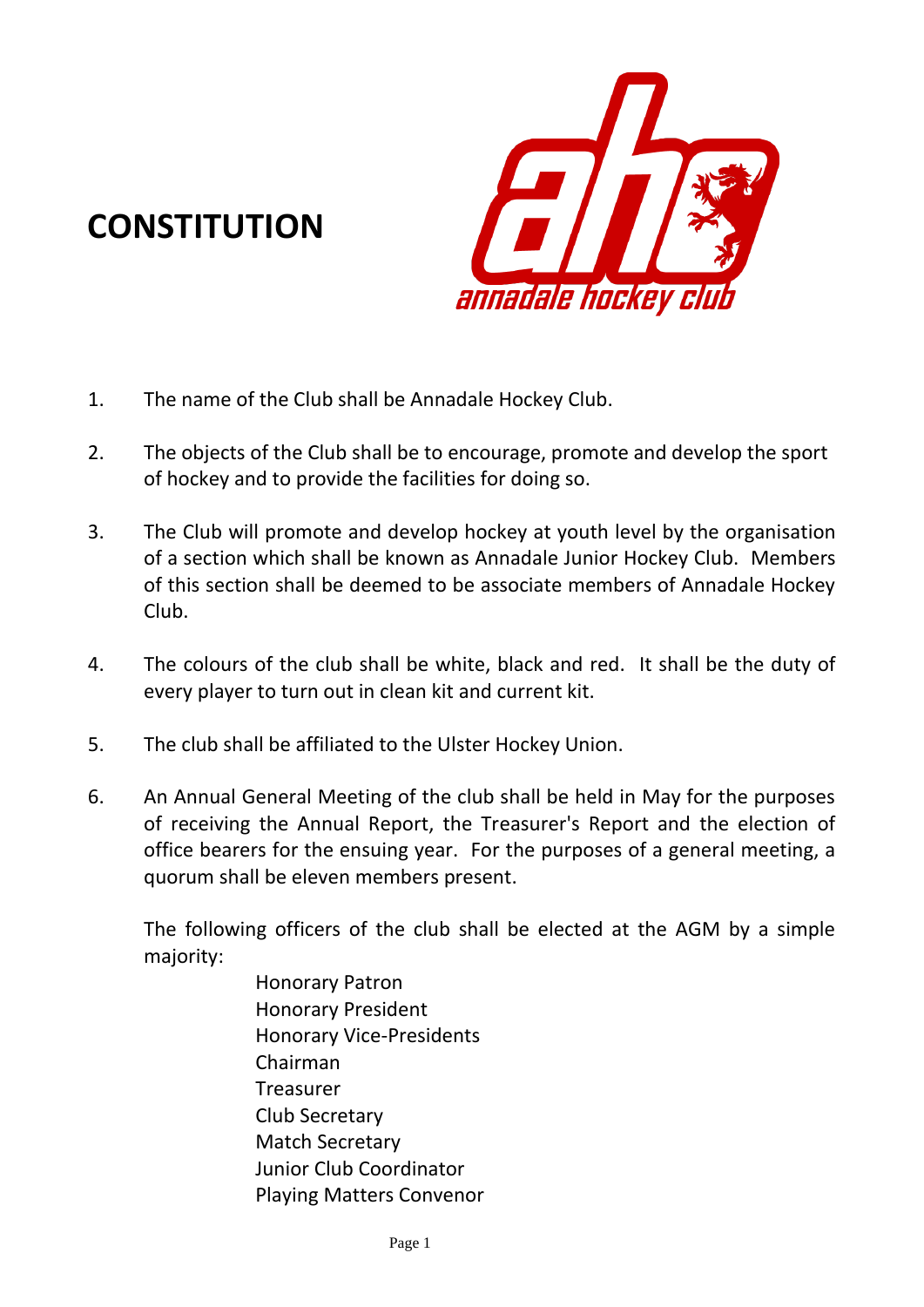Honorary Auditor.

Three members from the general membership of the Club will also be elected by a simple majority to serve on the Management Committee.

Associate members shall have no voting rights at a General Meeting of the Club.

### 7. MANAGEMENT COMMITTEE

The management of the Club shall be entrusted to a Management Committee, which shall consist of:

> Chairman Treasurer Club Secretary Junior Club Coordinator Playing Matters Convenor Plus the three general members elected at the AGM

The Management Committee shall have powers to co-opt.

The Management Committee will meet at least once every three months on a regular date, this date to be decided by the incoming committee.

A quorum for all purposes of the Management Committee shall be five members present.

The Management Committee will do all things necessary for the management of the Club. It will deal with significant matters including the Club's funds and property, other than property vested in trustees, monitoring of Club finances, policy-making and serious breaches of discipline. In fulfilling its day-to-day Club management responsibilities, the Executive Committee will delegate responsibility to two Committees – the Playing Matters Committee and the Finance Committee.

#### 8. PLAYING MATTERS COMMITTEE

Team selection, training, fixtures, registration, and general discipline shall be entrusted to a Playing Matters Committee which shall consist of:

> Playing Matters Convenor (Chair) Match Secretary Club Coach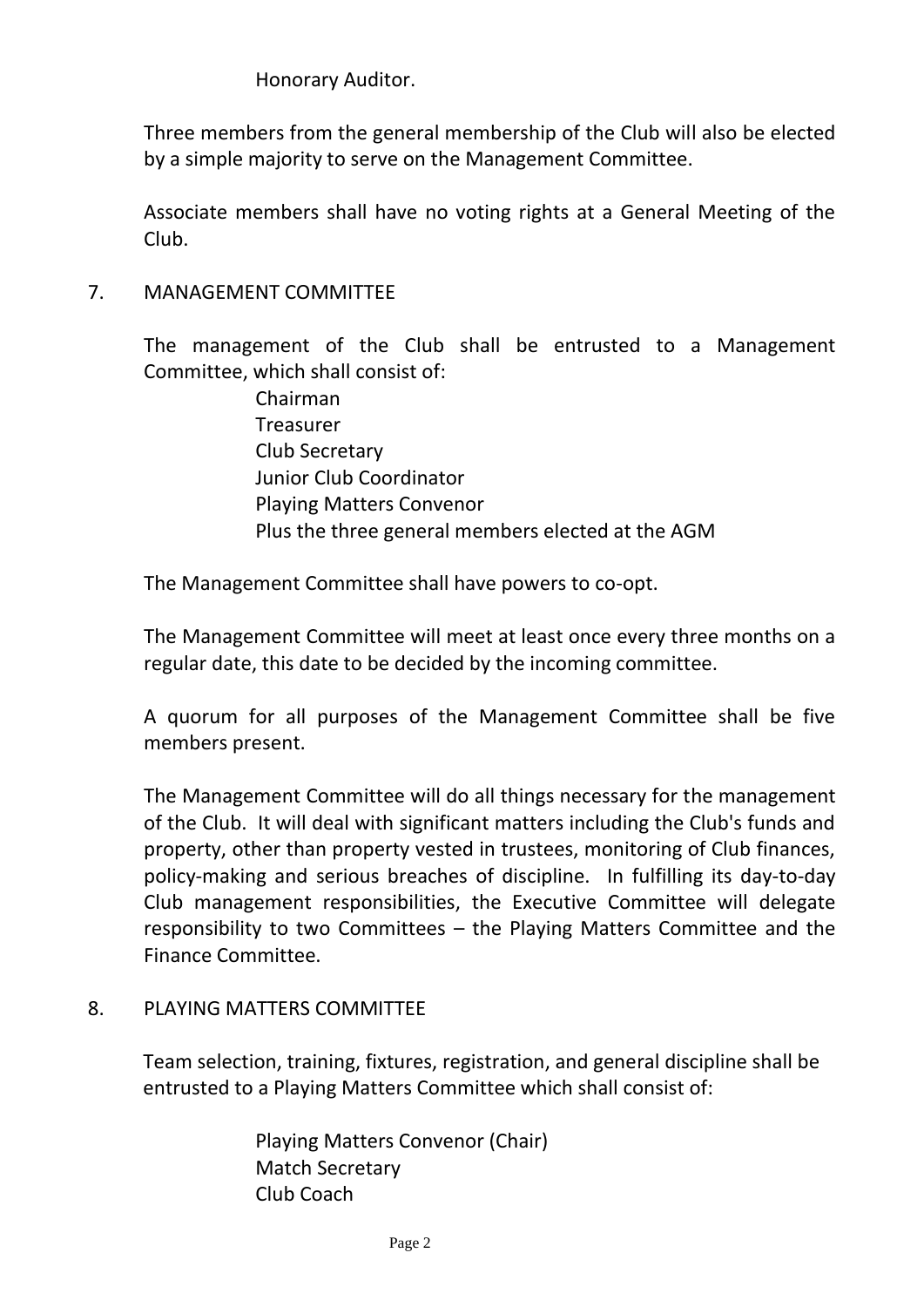## Team Representatives

The Club Coach will be appointed by the Playing Matters Convenor in consultation with the Club's players and qualified coaches.

Team Representatives will be chosen at the start of the playing season by each team in consultation with the Playing Matters Convenor. For each team it is expected that their Team Representative will either be the Captain, Vice-Captain, Manager or Coach.

- 9. The management of Annadale Junior Hockey Club, including the selection of teams, shall be entrusted to the Junior Club Co-ordinator and junior club coaches. The Junior Club Co-ordinator will represent the Junior Club on the Management Committee.
- 10. Any Office-Bearer or Committee member who misses two consecutive Management Committee meetings may, at the discretion of the Management Committee, be deemed to no longer hold that office, or be a member of the Committee, whichever the case may be.
- 11. The Management Committee shall have power to fill any vacancy which may arise in the ranks of their committee.
- 12. The Annadale Hockey Club Management Committee shall have power to deal with the Junior Club funds and property, and to do all things necessary for the management of the Junior Club. The Treasurer will include a separate statement of accounts for the Annadale Junior Hockey Club section in the annual report.
- 13. The Management Committee shall have full power regarding the election of members and their expulsion if their conduct is considered prejudicial to the interests of the Club. For the purposes of expulsion the majority shall be at least two-thirds of those present and voting at the committee meeting.

Applicants and members shall have a right of appeal against refusal/removal from the Club.

An appeal must be forwarded in writing to the Hon. Secretary within 14 days of the date of the notification of the decision. An independent committee will be appointed to hear the appeal, which shall be decided by a simple majority of those present entitled to vote.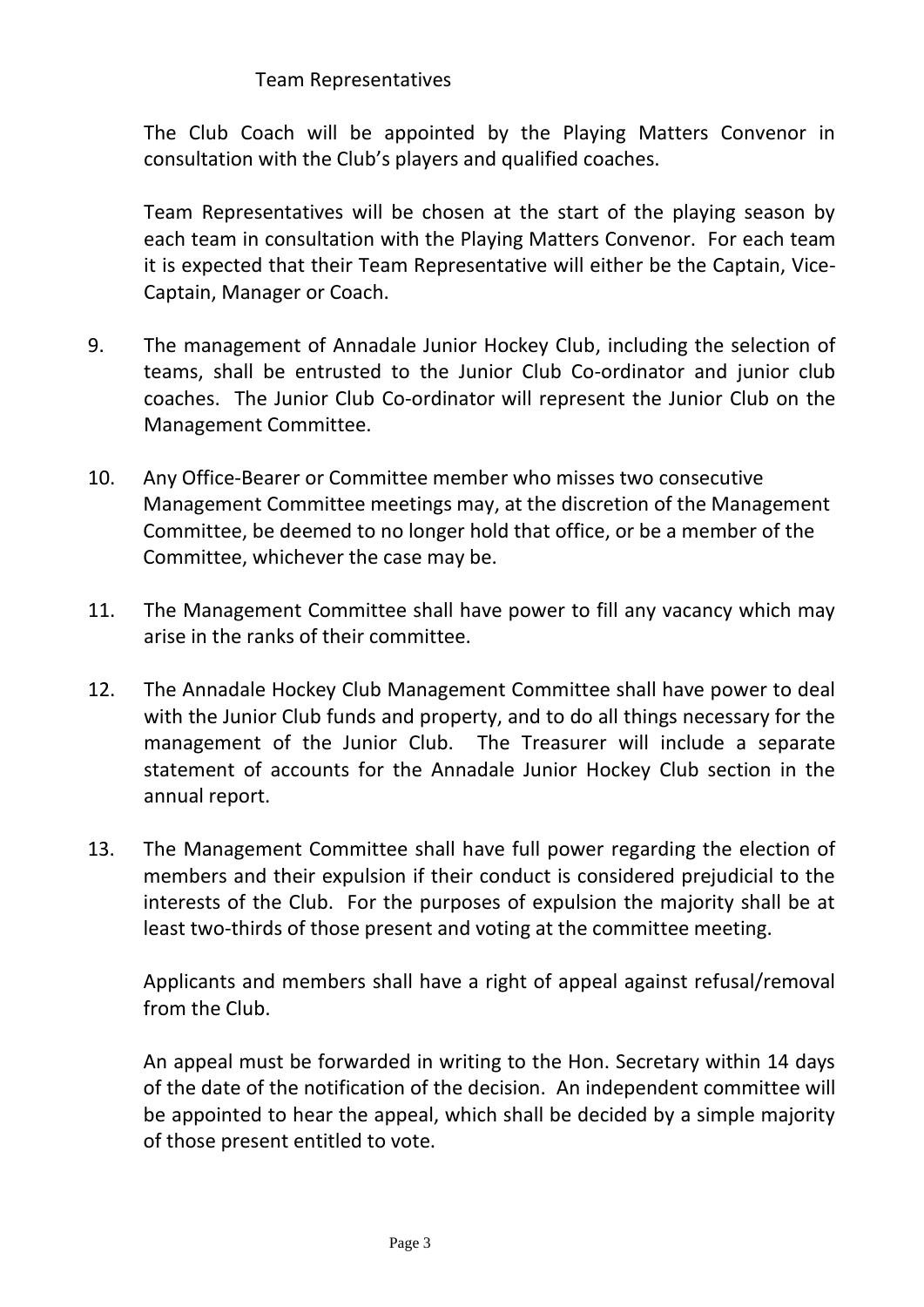- 14. The Management Committee shall have power to appoint and dissolve subcommittees and to delegate to them any duties, except those connected with the election or expulsion of members, or those of a financial nature. Convenors of sub-committees shall report regularly to the Management Committee.
- 15. Annadale Hockey Club is fully committed to safeguarding the well being of its participants. Every individual in the Club should, at all times, show respect and understanding for participants' rights, safety and welfare and conduct themselves in a way that reflects the principles of the organization and the guidelines contained in the IHA and Sport NI's Code of Ethics and Good Practice for Children in Sport. In working with young people in hockey, our first priority is the welfare of young people and we are committed to providing an environment that will allow participants to perform to the best of their ability, free from abuse, neglect, bullying and intimidation.
- 16. The Club subscribes to the Anti Doping Code, as set out by the Irish Hockey Association.
- 17. The Club subscribes to the Code of Conduct as set out by the Ulster Hockey Union.
- 18. The Club welcomes membership applications from everyone, and no applicant will be discriminated against because of their religious beliefs, political opinion, race, marital status, sexual orientation or disability. Every member shall be treated on an equal basis in accordance with membership status.
- 19. A notice convening the AGM shall be sent to all members. The business to be considered shall be stated on it and it shall be sent at least fourteen days prior to the meeting.
- 20. The Honorary Secretary, upon receipt of a written request signed by at least ten members, shall convene an Extraordinary General Meeting of the Club. The request must state the reason(s) for wishing such a meeting to be held. The meeting shall be held within three weeks from the date of receipt of the written request, and shall be convened in like manner to that described in rule 20 with the substitution of seven days for fourteen days.
- 21. If the Honorary Secretary fails, when requested to do so in accordance with rule 20, to call an EGM the signatories of the written request may take it upon themselves to do so, and they may recover any costs reasonably incurred by them in doing so.